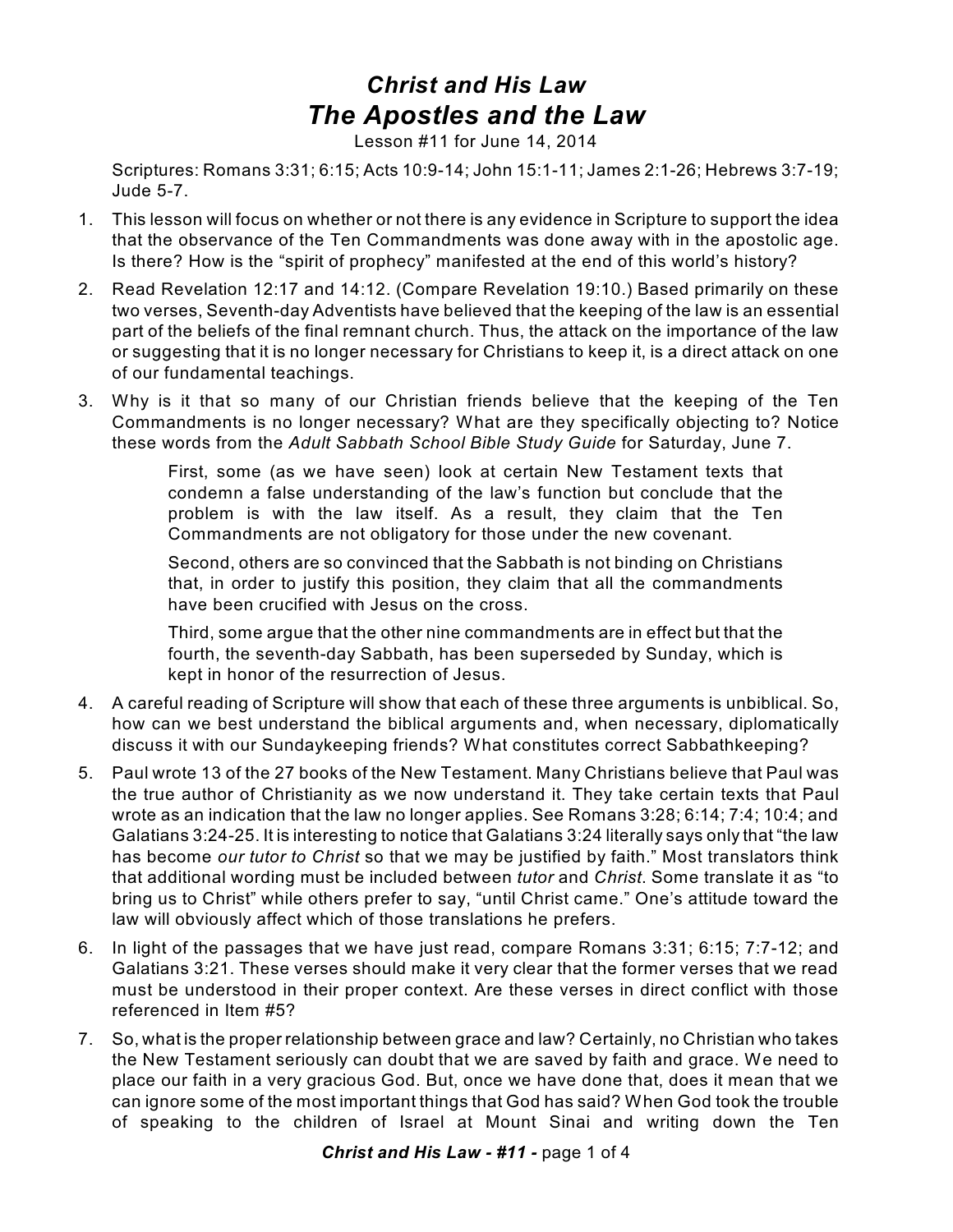Commandments with His own finger on tables of stone, did He intend for those directions to be ignored? Can we always count on His grace to forgive our ongoing sins?

- 8. Let us focus now on the attitude of the early apostles towards the law. Read 1 Peter 2:9 and compare Exodus 19:8 and 24:3,7. Isn't it clear by comparing these verses that Peter thought that the Christian church was to carry on the doctrines and teachings that God gave to the Israelites at Mount Sinai?
- 9. Read Acts 10:9-14. It is clear from this story that Peter continued to regard the Jewish regulations from the Old Testament as binding upon him and others. Is there any hint that Peter would have considered the Ten Commandments unnecessary?
- 10. Look now at John's writings. Read John 15:1-11 and 1 John 2:3-6. John specifically stated that every person is to keep the commandments. Surely, if there was any disciple who understood Jesus and was close to Him, it was John, the one who came to be known as the "beloved disciple." John reported that Jesus kept all His Father's commands. (John 15:10) And John very clearly understood that love is the fulfilling of all law. (Compare 2 John 6 with Romans 13:8,10.)
- 11. How do you understand these words from Ellen White?

The law of God requires that we love our fellow men as we love ourselves. Then every power and action of the mind must be put forth to that end–to do the greatest amount of good. . . . How pleasing to the Giver for man to hold the royal gifts of the soul so that they shall tell with power upon others! They are the connecting link between God and man, and reveal the Spirit of Christ and the attributes of heaven. The power of holiness, seen but not boasted of, speaks more eloquently than the most able sermons. It speaks of God, and opens to men their duty more powerfully than mere words can do.—Ellen G. White, Letter 39, 1887; *Manuscript Releases*, vol. 20, pp. 137-138; *Christ Triumphant* 210.5.

- 12. Jesus Himself taught and hopefully Seventh-day Adventists have consistently taught that the Ten Commandments are summarized in love to God and love to our fellow human beings. The very essence of God's government is *love*. By contrast, the very essence of Satan's government is *selfishness*. Which government would you prefer to live in?
- 13. Not all of the apostles were disciples. The book of James was almost certainly written by the older stepbrother of Jesus. Early in His ministry, Jesus was approached by His brothers who because they were older and thought that they had authority over Him tried to tell Him what to do. Jesus rejected their suggestions. (John 7:1-9) We certainly do not fully understand why, but shortly after His death and resurrection, Mary the mother of Jesus and His brothers became His fervent followers along with the disciples. (See Acts 1:14.) James who was apparently the oldest stepbrother of Jesus (See Matthew 13:55.) later rose to a very prominent position in the church as suggested by Acts 15:13 and Galatians 1:19.
- 14. In his short book, James focused on the challenges of establishing new congregations and getting the members to love each other. Some of the members were Jews from various groups–like the Pharisees–and others were Gentiles. (See James 2:1-26, especially verses 7-9.) As a church leader, James must have felt a real responsibility to try to maintain unity.
- 15. Many Christians think that Paul's emphasis on faith and grace is in contradiction to James's emphasis on good deeds. How do you explain James 2:26 in contrast with Ephesians 2:8-9? But, those who want to contrast Paul and James apparently fail to read Romans 2:13. We have already seen in Romans 3:31 and 6:15 that Paul considered the law essential. He spelled out what law he was talking about specifically in Romans 13:9. And James certainly understood that the essence of God's law is love. (James 2:8) In light of these passages and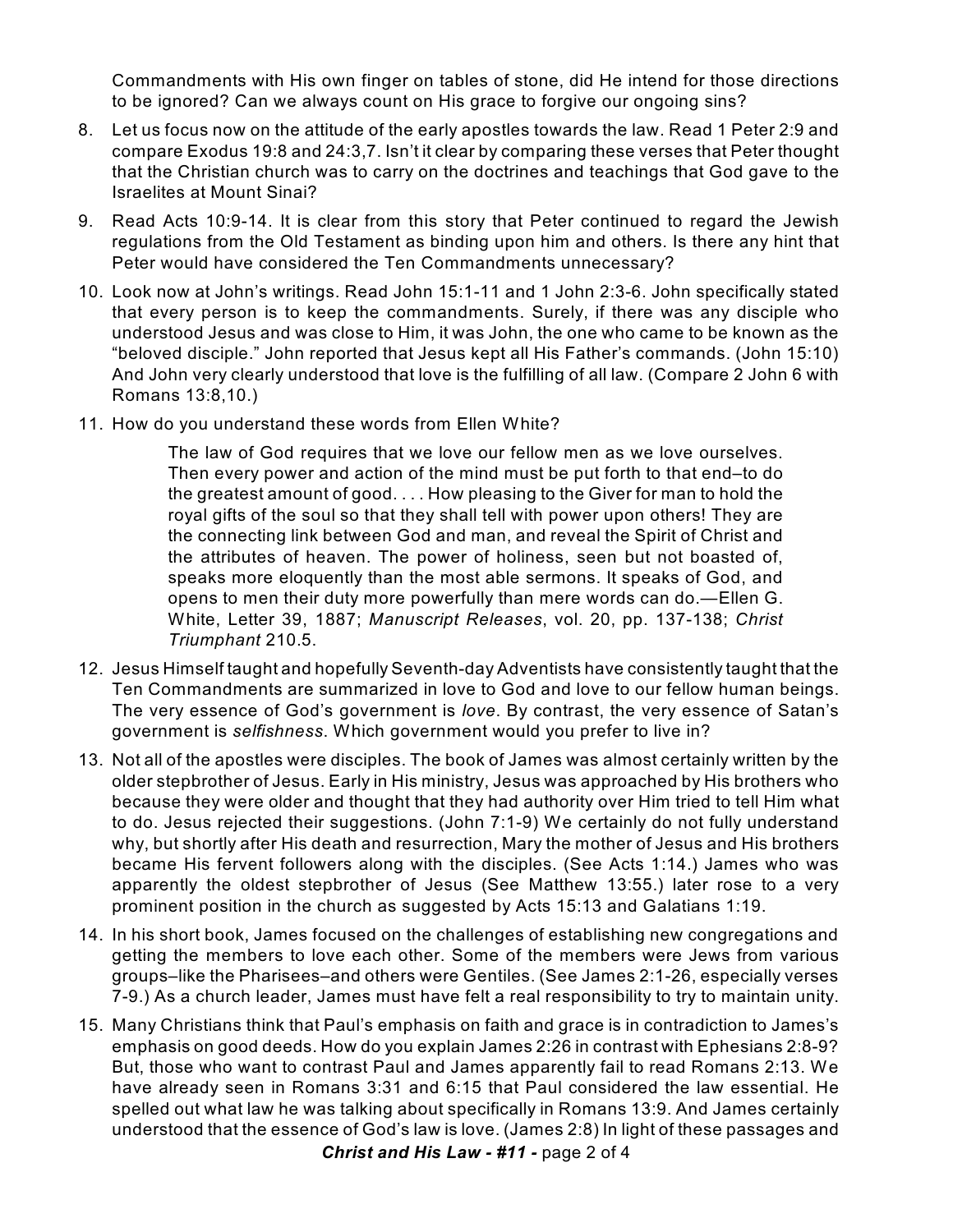certainly if we read their writings more extensively, we will recognize that there is no conflict between James and Paul.

- 16. Jude was another brother of Jesus. Read Jude 5-7 and compare Hebrews 3:7-19. The first generation that left Egypt all died in the wilderness because they failed to keep God's commands. Like the other apostles, Jude made it clear that God expects an obedient life.
- 17. So, who is behind the effort to set aside God's laws? While we need to be careful how we state this–especially to our Christian friends–there is no doubt that Satan is the author of this movement.
- 18. James and Paul were trying to get us to avoid two extremes: 1) The idea that we can be saved by keeping the law, and 2) The idea that the law is no longer in effect. If, in fact, the very essence of observing God's law is to love, how could anyone be against love? **There is no evidence from Scripture that the early apostles or disciples were promoting or even condoning a setting aside of God's law.**
- 19. This lesson should have taught us the importance of taking the full context into consideration when trying to interpret a single verse. In the days of the Cold War, the United States spent millions of dollars trying to develop a computer system that could translate back and forth between Russian and English. The computer, of course, took a very literal approach to the translation of the language without considering the context. At one point, someone put into the computer the English expression taken from Jesus's statement to the sleeping disciples in the Garden of Gethsemane, "The spirit is willing, but the flesh is weak." (Matthew 26:41; Mark 14:38) The Russian expression that came out said, in essence, "The wine is okay, but the meat has gone bad." Surely, this brief example should encourage us to take the largest possible context in trying to interpret Scriptures! Seventh-day Adventists should read each portion of Scripture in the full light of the great controversy and our understanding of the plan of salvation.
- 20. The early church had some major issues that needed to be resolved. The first crisis is described in Acts 6:1-7 and was resolved by the choosing of the seven deacons. After talking to each other and praying about it, they came up with a win-win solution.
- 21. Read Acts 15. As described in this passage, there was a more serious disagreement. The Jewish Christians from Judea and Jerusalem felt strongly that new Christians should follow all the Jewish teachings and customs before they could become Christians. Having just returned from their first missionary journey, Paul and Barnabas realized that to require Gentiles to follow all the Jewish customs including circumcision would be a disaster. This conflict came to a head at Paul's home church in Antioch. So, Paul and Barnabas and others traveled to Jerusalem to resolve the issue. It would have been very interesting to hear the discussion between Paul–the formerly-very-devout Pharisee–and the other group of Pharisees who had become believers. (Acts 15:2,5) Fortunately, after Peter, Paul, Barnabas, and James made speeches, they came to a mutually agreed-upon solution. Would you consider their solution to be a compromise? Did that keep peace in the new churches?
- 22. Christianity is generally recognized as the religion that is supposed to promote love. Are we doing that? The new pope, Pope Francis, is trying very hard to promote love. Notice these words from an article posted by Michael Snyder concerning the beliefs of Pope Francis.

His beliefs do not appear to be very consistent at all. He just seems to have an overwhelming desire to "unite" with everyone out there that has any kind of religious faith.

But we do know one kind of people that he does not like. He does not like "ideological Christians" that take their faith very seriously…